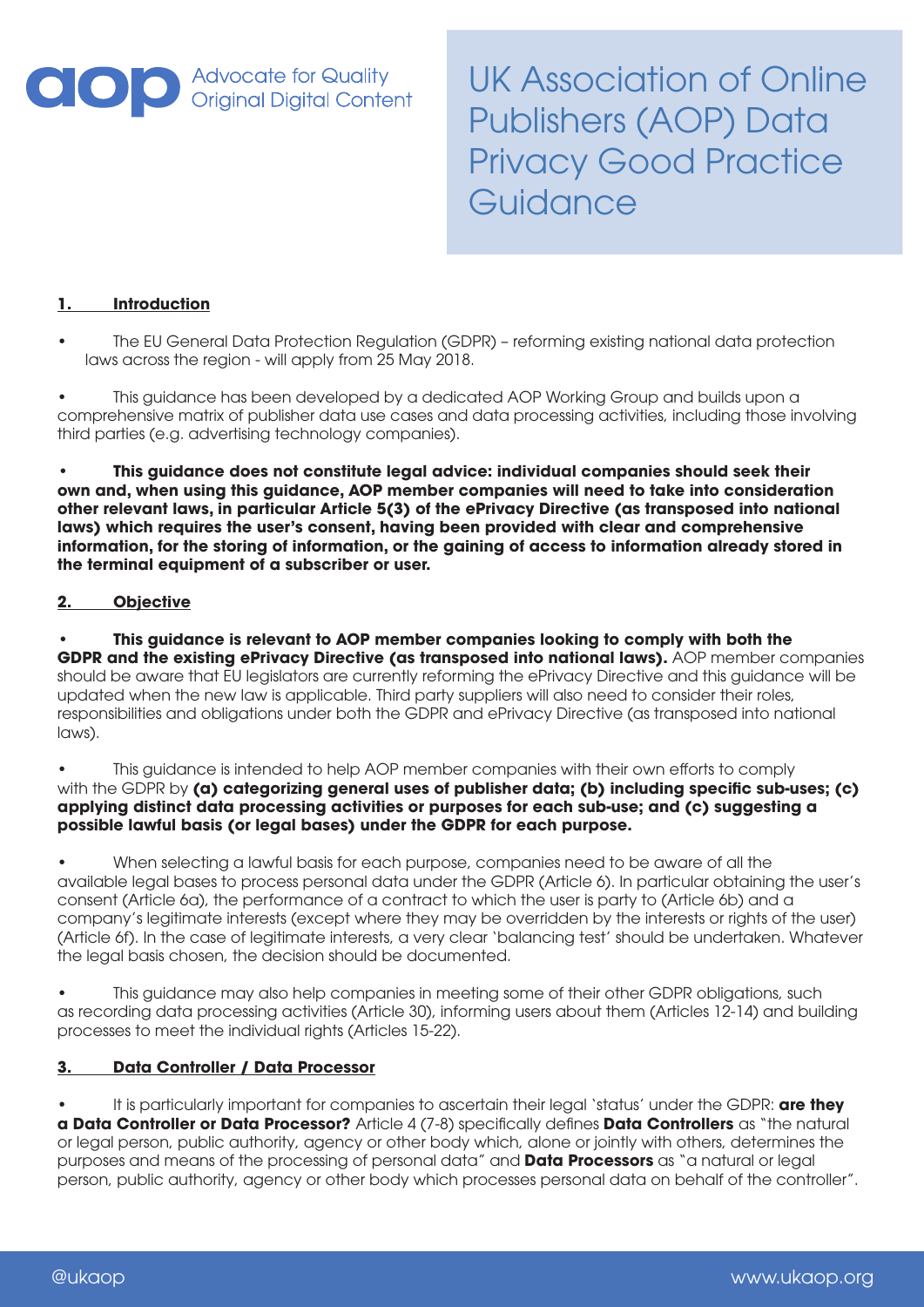

• Whilst it is up to each company to determine their status as a Data Controller or Data Processor, companies will need to consider their relationship with third parties (and whether those third parties are Data Controllers and / or Data Processors), as well as their obligations and responsibilities in this context. Under the GDPR, both Data Controllers and Data Processors are liable for non-compliance.

• Please note that, in some cases, companies may be 'Joint Controllers' which is defined in Article 26 of the GDPR as when "where two or more controllers jointly determine the purposes and means of processing…" or when two parties may act as independent Data Controllers of the same or similar data sets.

• **Under the GDPR, AOP member companies – as publishers - will be Data Controllers. In some scenarios AOP member companies will have further business models potentially warranting a different legal status. There will also be scenarios (e.g. customised advertising) where they will also work with other Data Controllers (possibly as 'Joint Data Controllers') as well as Data Processors (and also Sub-Data Processors).**

# **4. Publisher Uses of Personal Data**

Whilst each individual publisher will have different, varying and sometimes distinct data uses, AOP member companies may consider the below categories of publisher user data:

# **A. Advertising**

This involves the processing of personal data (usually in the form of identifiers such as cookies or mobile advertising IDs) to personalise advertising (such as using first party data observed or inferred to make advertising more relevant) as well as customised advertising (often involving the use of third party specialists to tailor the ad to a group of users interested in similar things). Depending on the circumstances, data may be collected across sites, apps and / or devices.

# **B. Performance Marketing**

This involves the processing of personal data to direct marketing (both B2C and B2B) at both existing customers and potential new ones, including affiliate marketing, as well lead generation methods aiming to ascertain new customers.

#### **C. Site Analytics**

This involves the processing of personal data to analyse digital property (e.g. website, app) usage & performance for product research & development, measurement and product effectiveness purposes.

#### **D. eCommerce**

This involves the processing of personal data to implement purchase activity (including payment and delivery) as well as product & service recommendations.

#### **E. Network Security**

This involves the processing of personal data for information security purposes, including fraud prevention, as well as meeting other legal obligations (e.g. law enforcement).

#### **F. Content Personalisation**

This involves the processing of personal data to personalise the content and performance of the digital property (e.g. website, app) as well as the use of social media tools for sharing content.

#### **5. Publisher Data Processing Purposes under the GDPR**

• Within each data use case will be a different sub-use, each with it's own data processing purposes. Where these involve the collection, receipt and / or use of personal data, publishers must consider the purpose(s) of such collection, receipt or use – and establish a lawful basis under the GDPR.

• Please note that, regardless of the legal basis that a publisher relies upon, users should be provided with transparency regarding data collection and use, including for example, who the Data Collection is, the type of personal data that is being collected, any Data Controllers with whom the personal data will be shared and the purposes for which it will be used.

• For more information on the data processing purposes which may be applicable to each data us, please see the AOP Data Purposes Spreadsheet.